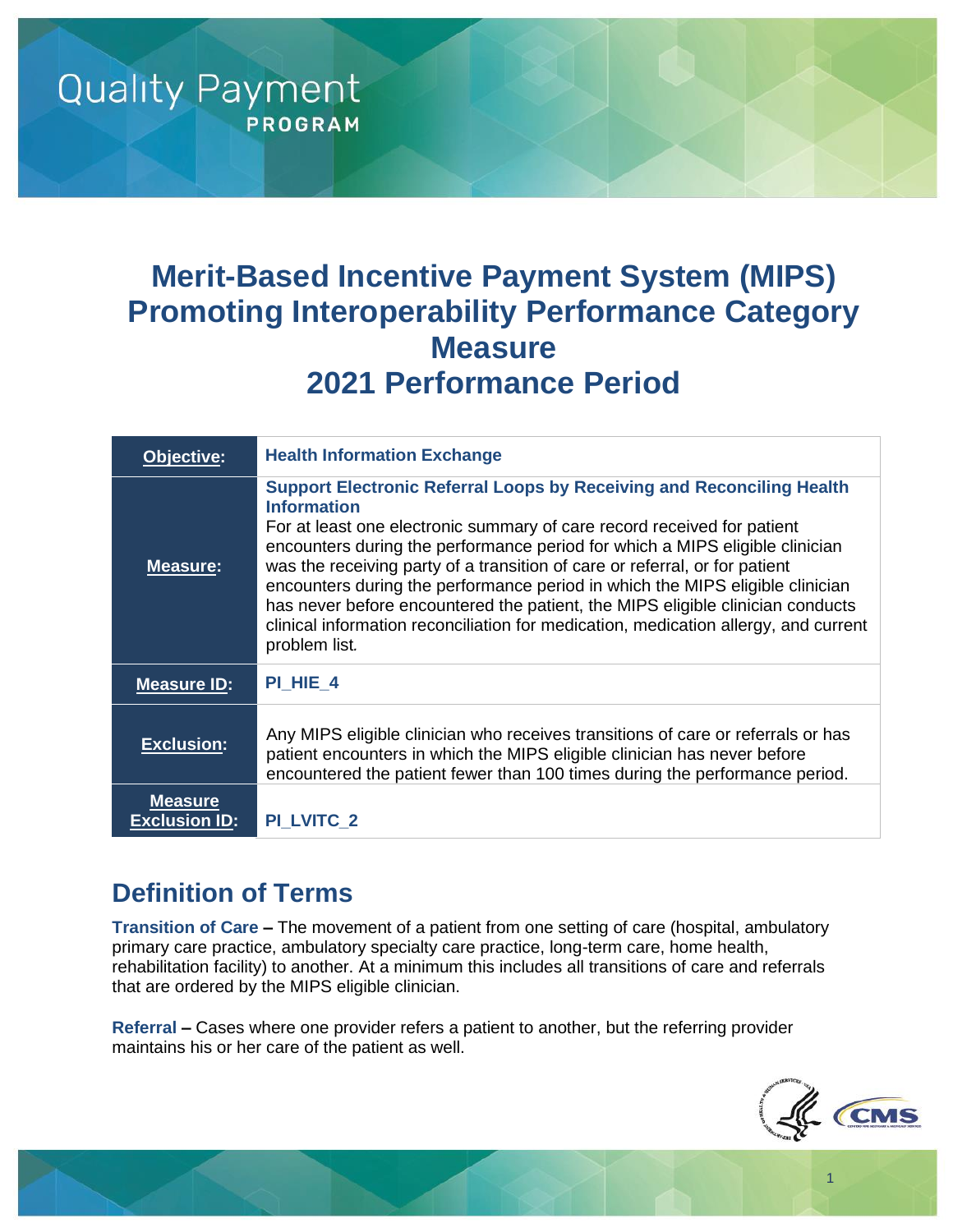

**Current problem lists –** At a minimum a list of current and active diagnoses.

**Active/current medication list –** A list of medications that a given patient is currently taking.

**Active/current medication allergy list –** A list of medications to which a given patient has known allergies.

**Allergy –** An exaggerated immune response or reaction to substances that are generally not harmful.

# **Reporting Requirements**

### **NUMERATOR/DENOMINATOR**

- **NUMERATOR:** The number of electronic summary of care records in the denominator for which clinical information reconciliation is completed using CEHRT for the following three clinical information sets: (1) Medication – Review of the patient's medication, including the name, dosage, frequency, and route of each medication; (2) Medication allergy – Review of the patient's known medication allergies; and (3) Current Problem List – Review of the patient's current and active diagnoses.
- **DENOMINATOR:** Number of electronic summary of care records received using CEHRT for patient encounters during the performance period for which a MIPS eligible clinician was the receiving party of a transition of care or referral, and for patient encounters during the performance period in which the MIPS eligible clinician has never before encountered the patient.

### **Scoring Information**

- Required for Promoting Interoperability Performance Category Score: **Yes, unless submitting the alternative HIE Bi-Directional Exchange measure\_5**
- Measure Score: **20 points**
- Eligible for Bonus Score: **No**

**Note**: In order to earn a score greater than zero for the Promoting Interoperability performance category, MIPS eligible clinicians must:

- Submit a "yes" to the Prevention of Information Blocking Attestations; and
- Submit a "yes" to the ONC Direct Review Attestation, if applicable; and
- Submit a "yes" that they have completed the Security Risk Analysis measure during the calendar year in which the MIPS performance period occurs; and
- Report the required measures from each of the four objectives.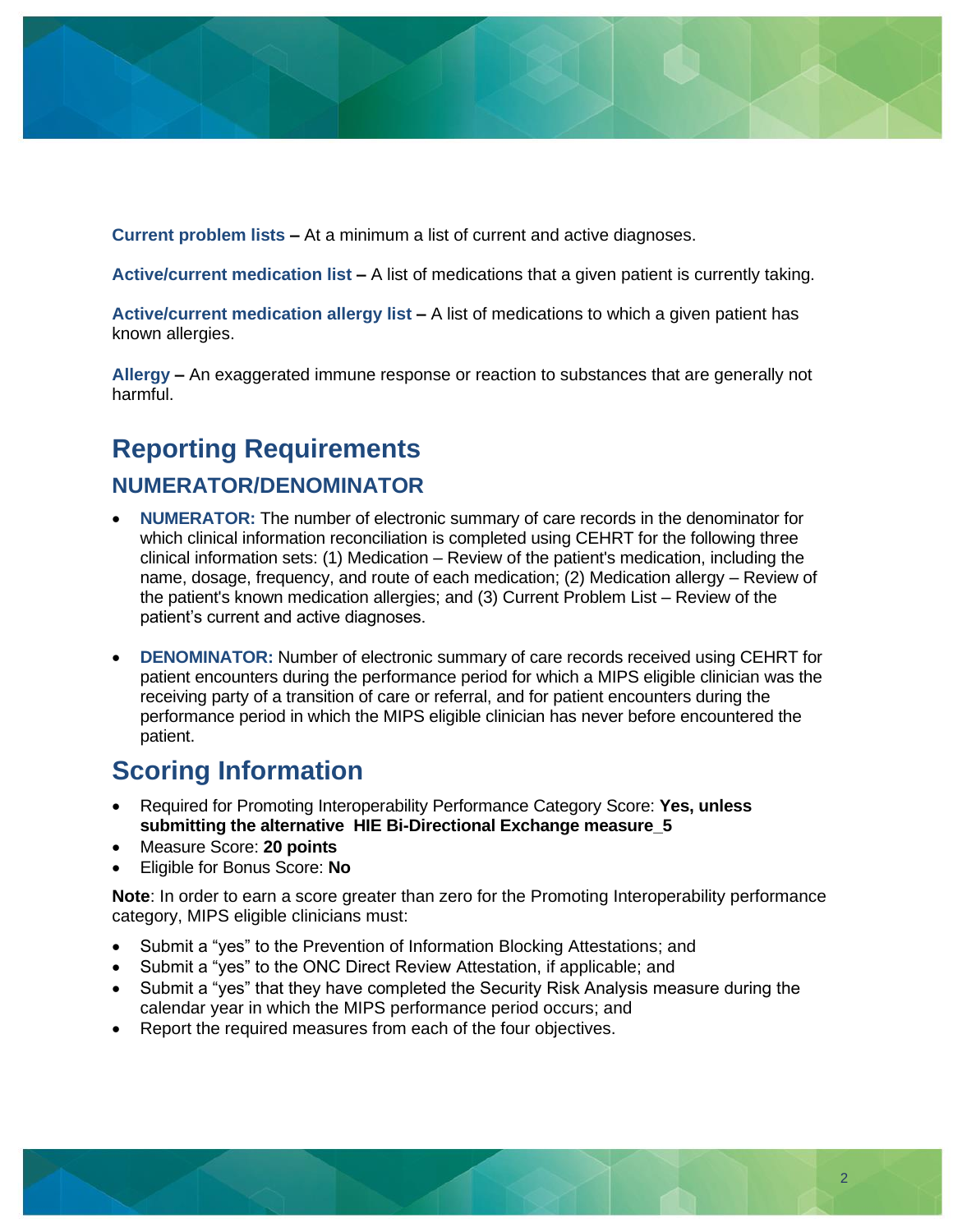# **Additional Information**

- In 2021, MIPS eligible clinicians may use certified technology meeting the existing 2015 Edition certification criteria, updated to the 2015 Edition Cures Update, or a combination of the two, to meet the CEHRT definition. (85 FR 84472)
- To learn more about the 2015 Edition Cures Update and the changes to 2015 Edition certification criteria finalized in the 21<sup>st</sup> Century Cures Act final rule (85 FR 25642), we encourage MIPS eligible clinicians to visit [https://www.healthit.gov/curesrule/final-rule](https://www.healthit.gov/curesrule/final-rule-policy/2015-edition-cures-update)[policy/2015-edition-cures-update.](https://www.healthit.gov/curesrule/final-rule-policy/2015-edition-cures-update)
- To check whether a health IT product has been certified to criteria updated for the 2015 Edition Cures Update, visit the Certified Health IT Product List (CHPL) at [https://chpl.healthit.gov/.](https://chpl.healthit.gov/)
- 2015 Edition or 2015 Edition Cures Update functionality must be used as needed for a measure action to count in the numerator during a performance period. However, in some situations the product may be deployed during the performance period but pending certification. In such cases, the product must be certified to the 2015 Edition or the 2015 Edition Cures Update by the last day of the performance period.
- For this measure, the denominator would increment on the receipt of an electronic summary of care record or after the MIPS eligible clinician engages in workflows to obtain an electronic summary of care record for a transition, referral or patient encounter in which the MIPS eligible clinician has never before encountered the patient.
- The numerator would increment upon completion of clinical information reconciliation of the electronic summary of care record for medications, medication allergies, and current problems.
- The MIPS eligible clinician is not required to manually count each individual non-health-ITrelated action taken to engage with other providers of care and care team members to identify and obtain the electronic summary of care record. Instead, the measure focuses on the result of these actions when an electronic summary of care record is successfully identified, received, and reconciled with the patient record.
- MIPS eligible clinicians are required to report certain measures from each of the four objectives, with performance-based scoring occurring at the individual measure-level. Each measure will be scored based on the MIPS eligible clinician's performance for that measure, based on the submission of a numerator/denominator, or a "yes or no" statement.
- If an exclusion is claimed for this measure, the 20 points will be redistributed to the other measure within this objective, the Support Electronic Referral Loops by Sending Health Information measure.
- Actions included in the numerator must occur within the performance period.
- More information about Promoting Interoperability performance category scoring is available on the [QPP website.](https://qpp.cms.gov/)
- For the measure, only patients whose records are maintained using CEHRT must be included in the denominator for transitions of care.